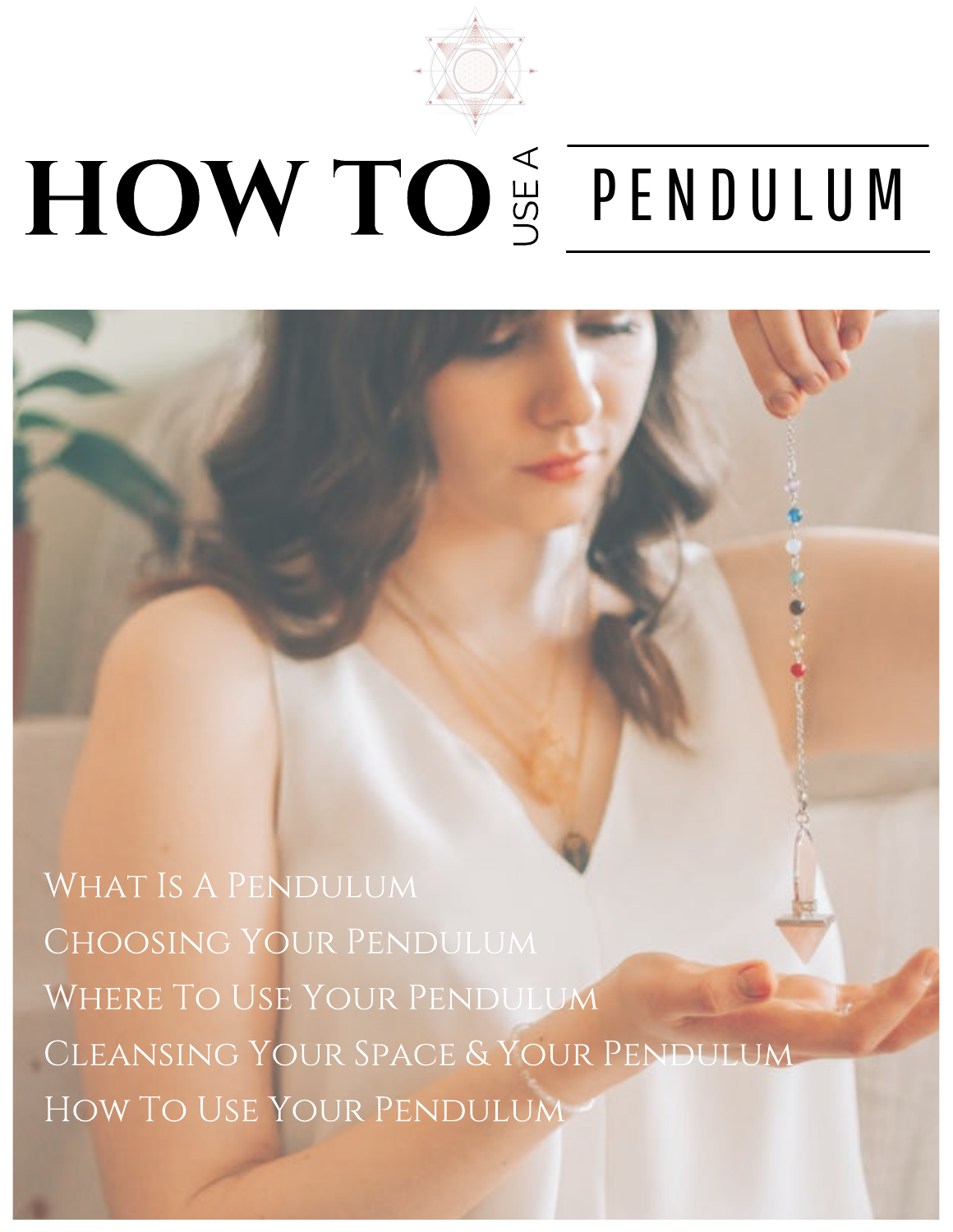# WHAT IS A

# **PENDULUM?** "All is energy, and energy is life!" by Envita Rose **PENDULUM?**

To be in connection with the energy of life, we shall reconnect with our multidimensional abilities. As life is energy and the all is energy, the principle of vibration states that all things, both physical matter and non-physical matter (light energy), holds a specific vibration. Basic science also tells us atoms are in constant motion, as is the universe itself. A pendulum is a bridge that connects the non-physical matter and the physical matter with our conscious awareness.

A pendulum can be any object that hangs vertically where the weight is suspended from a frictionless pivot and can swing from side to side or in a circular motion. As Italian scientist Galileo Galilei (1564– 1642) discovered that it always takes the same amount of time to make one complete swing. A pendulum works by converting energy back and forth. When the point is furthest from the ground, it reflects the potential energy (stored energy) and as it swings (oscillates) back and forth, it switches to kinetic energy (flowing energy) while in motion. From the first scientific investigations of the pendulum around 1602 by Galileo, the regular motion of pendulums was used for timekeeping, and was the world's most accurate timekeeping technology until the 1930s. Since then, the pendulum has been used for many things and can be used in many ways.

Many fields that work with energy, use the pendulum to ask for help, guidance, clarity and receive information in the form of "yes" or "no" answers. I used the pendulum specifically, as a path to train and build a stronger connection to our senses, which naturally opens our multidimensional abilities. We are disconnected to our abilities and through paths, which bridge the non-physical and physical world together we reconnect to the truth of who we are and the abilities within us. As the pendulum directly reflects in visible action based on the connection between our awareness, the seen and unseen. With practice and over time your senses become stronger, enabling you to feel the vibrations of the answers before seeing the reaction in the pendulum. This can be a moving and powerful experience in your life. When working with energy, it holds great responsibility and to support you we have created some suggestions when

engaging in working with energy, which may guide you in your practice. We believe every individual has the knowing within, we came with this knowledge and on our journey, we are learning to access this deep information within us. The pendulum is one of the many possibilities that supports you on your path of training your multidimensional abilities and connecting to the all-knowing.





Maximum

kinetic energy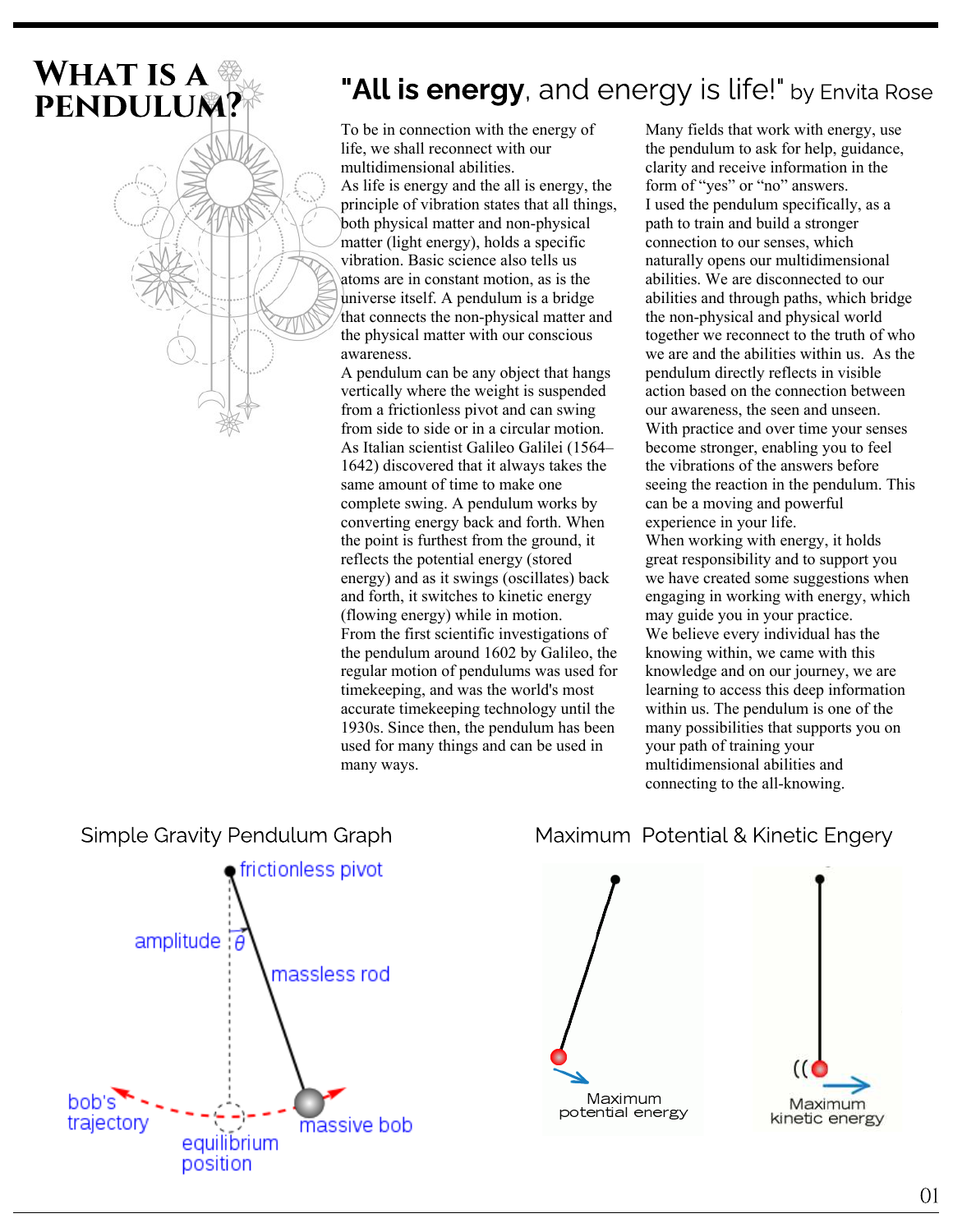

#### CHOOSE PENDULUM & SPACE CLEANSE YOUR SPACE

My daughter at age 5 told me that any object can be used as a pendulum and is connected to energy. We were walking down the street and she asked me to take off my necklace I was wearing and began to show me. Watching her connect to her heart and wielding the pendulum was magical. In this moment, I realized that choosing the right pendulum is like choosing the right crystal. There is no right one or wrong one, and in fact they choose you. Trust your intuition when you are deciding what pendulum to use and dare to try something new if it calls you.

To begin find and create a space where you feel comfortable. Some people prefer to be alone in a quiet place and others are able to remain focused and connected anywhere, like my daughter as we were walking down the street and she was using my necklace as a pendulum. Depending on if you are pendeling for yourself or for another person, this may lead you to different preparation steps.



Everything is energy and is either potential or kinetic energy. While energy is naturally intelligent, it can become disconnected from its source, therefore becoming stagnant, not being able to flow freely. When there is an accumulation of stagnant energy, it can feel dense, heavy, or chaotic.

Before you begin take a moment to transmute the energy around you and in the space, you are working in. You are able to cleanse the space with your own energy by connecting your awareness, heart and expressing your intentions. If you would like, you are able to burn sacred herbs or resins, to enhance the effect. Here are 7 simple steps to Cleanse Your Space:

1. Connect and open your heart. Breathe deeply during your work to support in transmuting the energies.

2. Ask for permission to do the energy work and connect directly to the source, to support and guide you in your work.

3. Set an intention before you begin and say it out loud.

4. Open a channel of light from your heart and connect it to the sun, then acknowledge the stagnant energy and thank it for all the sacrifices it has made. Appreciate it for it has played an important step in the evolution of energy and share that the channel you have opened is to allow passage to flow again to where it so chooses.

- a. Returning to the source
- b. Returning to the soul
- c. Returning to where it so chooses

5. Once you feel the energy has transformed, imagine a color and a symbol then place the symbol in your heart.

6. Then take a golden net across all universes seen and unseen to collect all aspects of your light, to return to you in your physical presence. Activating the bonding hormone oxytocin to merge your light with your physical body and using the inward spiral to fixate your energy field around you, and locking it in.

7. Then close the channel from the sun to your heart and express your gratitude for the work you have done and support from the source.

Thank you, thank you, thank you  $02$